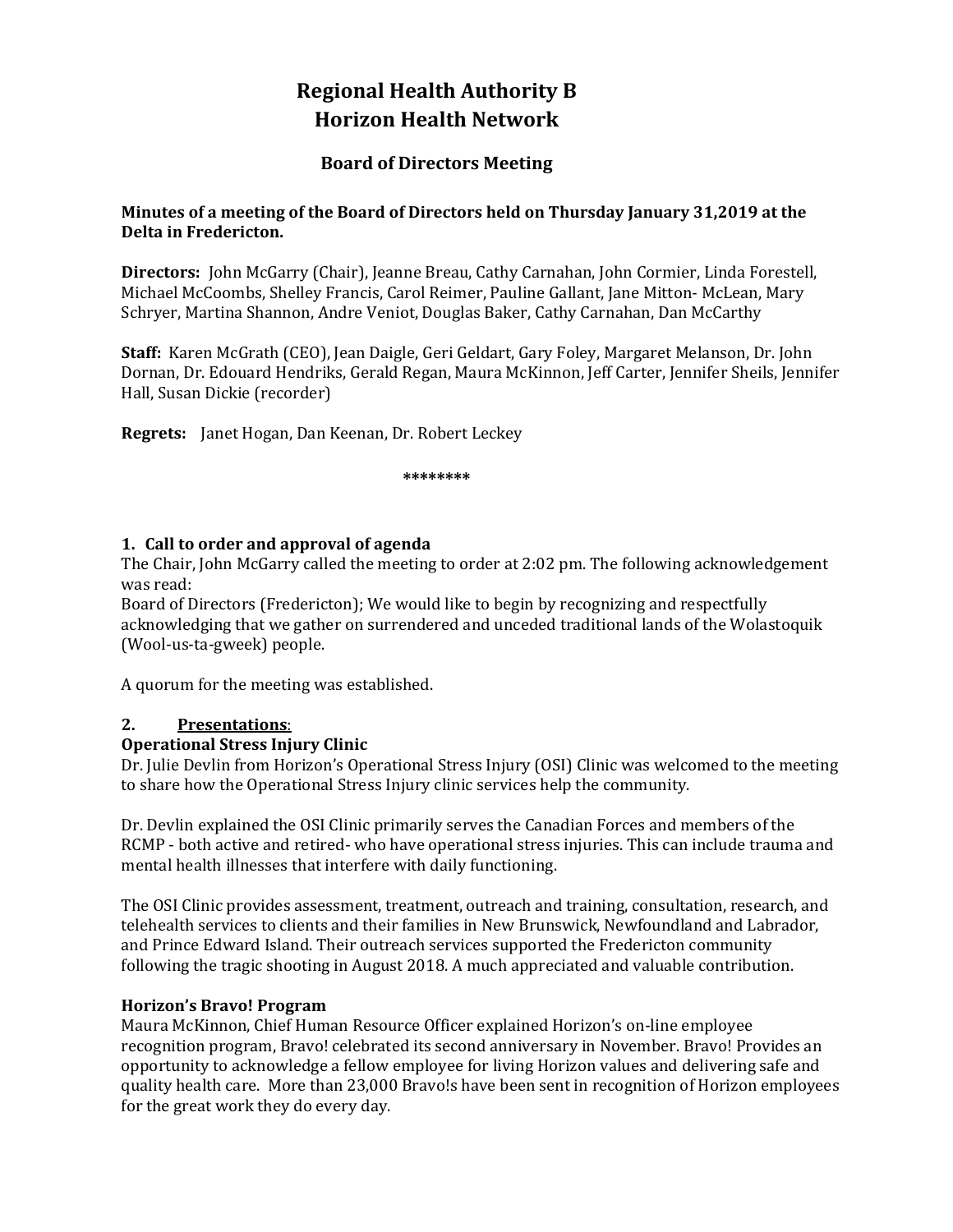Horizon Health Network - Minutes of Meeting Board of Directors - January 31, 2019 Page **2** of **4**

Maura McKinnon announced that in February 2019, Bravo! is going public. This means that patients and families will be able to thank a Horizon employee for the exceptional care they provided to you or your family.

## **3. Consent Agenda**

#### **3.1 Minutes from the last meeting**

#### **MOTION:** *IT WAS MOVED BY L. FORESTELL, SECONDED BY C. CARNAHAN THAT***; THE CONSENT AGENDA BE APPROVED AS PRESENTED.** *MOTION CARRIED***.**

#### **4. Business arising from the minutes**

Nil. 

## **5. Balanced Scorecard**

Margaret Melanson, VP of Quality and Patient Centred Care explained Horizon's balanced scorecards purpose is to measure progress towards achieving objectives, establishes targets and reports quarterly performance and includes actions undertaken to achieve the targets.

M. Melanson provided an overview of the balanced scorecard quarterly results for September 2018. The following indicators where highlighted:

- Number of Primary Healthcare spoke sites
- Emergency Department Wait Time for Triage Level 3
- Percentage of key committees with patient experience advisors
- Research income received
- Bravo!s sent by Leaders

#### **6. Official Languages Update**

Margaret Melanson, VP of Quality and Patient Centred Care provided information on the following initiatives undertaken by Official Languages in collaboration with other stakeholders:

- Café de Paris initiative expansion into other provinces
- Language Testing Initiative
- Active Offer Everyday Dialogue project
- Complaints update

# **7. Patient Safety and Quality Improvement Committee**

Michael McCoombs, on behalf of the Chair of the Patient Safety and Quality Improvement Committee provide a report on the committee meeting held on December 5, 2018. The following items were discussed at the meeting:

- Presentation was given by Public Health Services
- Quality and Patient Safety Indicators
- Patient and Family Centred Care update
- Alternate Level of Care update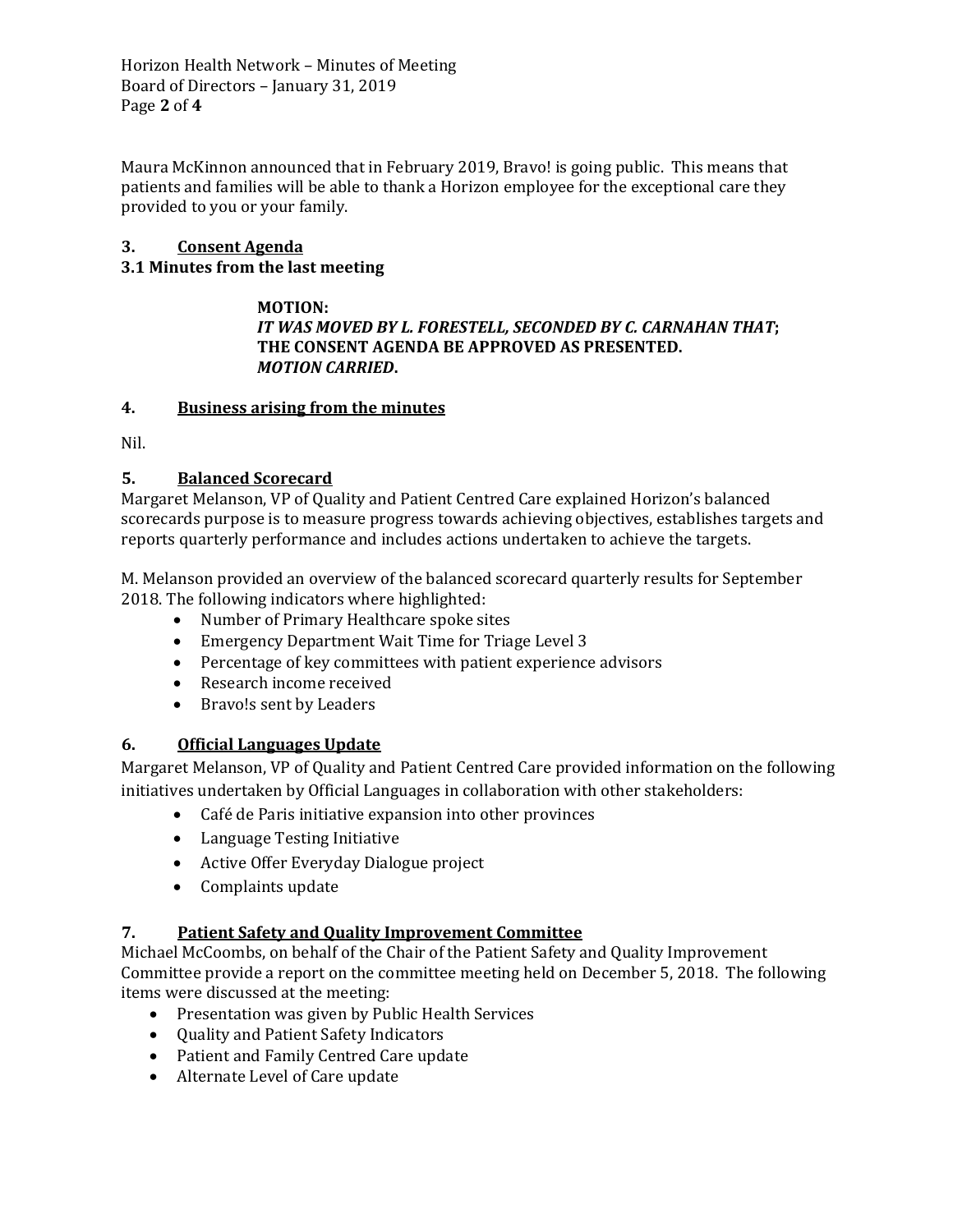Horizon Health Network - Minutes of Meeting Board of Directors - January 31, 2019 Page **3** of **4**

# **8. Governance and Nominating Committee**

Martina Shannon, Chair of the Governance and Nominating Committee provided a report from the committee meeting held on December 6, 2018. The following items were discussed at this meeting: 

- Board Evaluation process was reviewed
- Process for Nominating Committee chairs and members was reviewed
- Regional Professional Advisory Committee terms of reference
- Process for Board Members involvement in Community Health Needs Assessment
- By-laws update was given

# **9. Finance, Audit and Resource Committee**

Dan McCarthy, Chair of the Finance, Audit and Resource Committee provided a report on the committee meeting held on December 6, 2018. The following items were discussed:

- Investments Results were reviewed
- Labor Profile report was provided to the committee
- Staff Scheduling update was given on this project
- Financial dashboard and financial results were provided

# **10. Regional Medical Advisory Committee**

Dr. John Dornan, Regional Chief of Staff reported on the Regional Medical Advisory Committee meetings held on November 6 and January 8, 2019. The following topics were highlighted:

- Annual Flu Vaccines
- Out of Province Practitioner Ordering and Test results
- Family Medicine NB collaboration with NBMS to allow for groups of primary care physicians to have a sharing environment that will provide after hour access to care and reduce the demand in the ER.
- Recruitment of Physicians
- Physician engagement
- Dalhousie Medicine Accreditation

# **11. Regional Professional Advisory Committee**

Geri Geldart, VP of Clinical Services/Co-Chair of the Regional Professional Advisory Committee provided a report from the committee meeting held on December 13, 2018. The following items were discussed at this meeting.

- Regional Professional Advisory Committee Terms of Reference were revised to include a patient experience advisor as well as a Board member
- NB Health Quality and Safety Act A review was given by Ms. Sandra Rooney on the new Act that was proclaimed on July 1<sup>st</sup> which addresses legislating the ability to apologize when there is an incident and reflects on the process that must be followed.
- Annual Reports were received from Professional Practice councils and Clinical Networks.
- Planning Day was held in December to review the mandate of the committee and to provide informed relevant advice to the Board